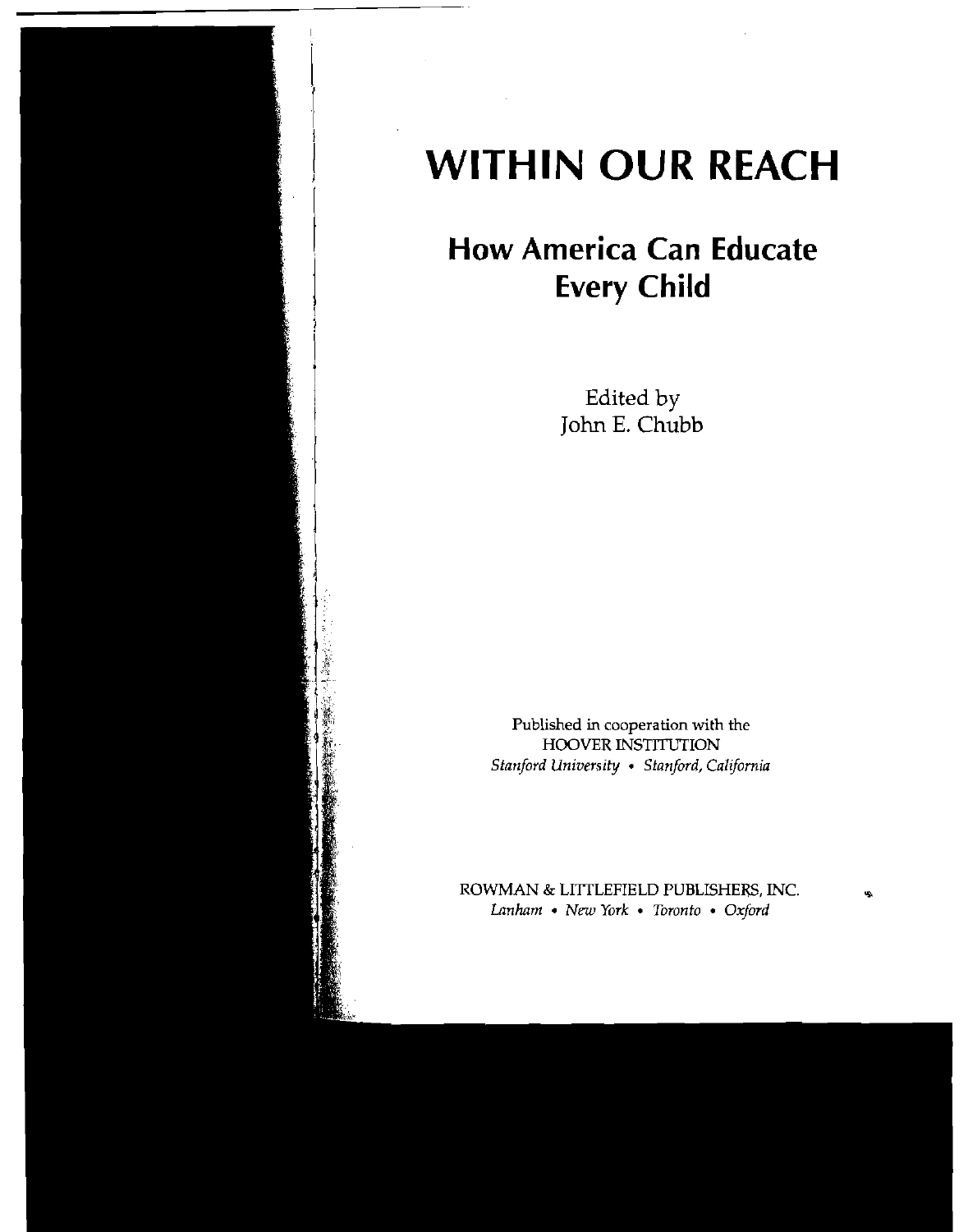#### ROWMAN & LITTLEFIELD PUBLISHERS, INC.

The Hoover Institution on War, Revolution and Peace, founded at Stanford University in 1919 by Herbert Hoover, who went on to become the thirty-first president of the United States, is an interdisciplinary research center for advanced study on domestic and international affairs. The views expressed in its publications are entirely those of the authors and do not necessarily reflect the views of the staff, officers, or Board of Overseers of the Hoover Institution.

#### www.hoover.org

Published in the United States of America by Rowman & Littlefield Publishers, Inc. A wholly owned subsidiary of The Rowman & Littlefield Publishing Group, Inc. 4501 Forbes Boulevard, Suite 200, Lanham, Maryland 20706 www.rowmanlittlefield.com

PO Box 317 Oxford OX2 9RU. UK

Distributed by National Book Network

Copyright © 2005 by the Board of Trustees of the Leland Stanford Junior University

Published in cooperation with the Hoover Institution on War, Revolution and Peace at Stanford University and the Koret Task Force on K-12 Education.

All rights reserved. No part of this publication may be reproduced, stored in a retrieval system, or transmitted in any form or by any means, electronic, mechanical, photocopying, recording, or otherwise, without the prior permission of the publisher.

British Library Cataloguing in Publication Information Available

#### Library of Congress Cataloging-in-Publication Data

Within our reach : how America can educate every child / edited by John E. Chubb.

p. cm.

ISBN 0-7425-4887-2 (cloth : alk. paper) - ISBN 0-7425-4888-0 (pbk. : alk. paper) 1. Education and state-United States. 2. Education-Aims and objectives-United States. 3. United States. No 'Child Left Behind Act of 2001. I. Chubb, John E.

LC89.W59 2005 379.73-dc22

2005003625

Printed in the United States of America

 $\bigotimes^{\text{TM}}$  The paper used in this publication meets the minimum requirements of American National Standard for Information Sciences-Permanence of Paper for % Printed Library Materials, ANSI/NISO Z39.48-1992.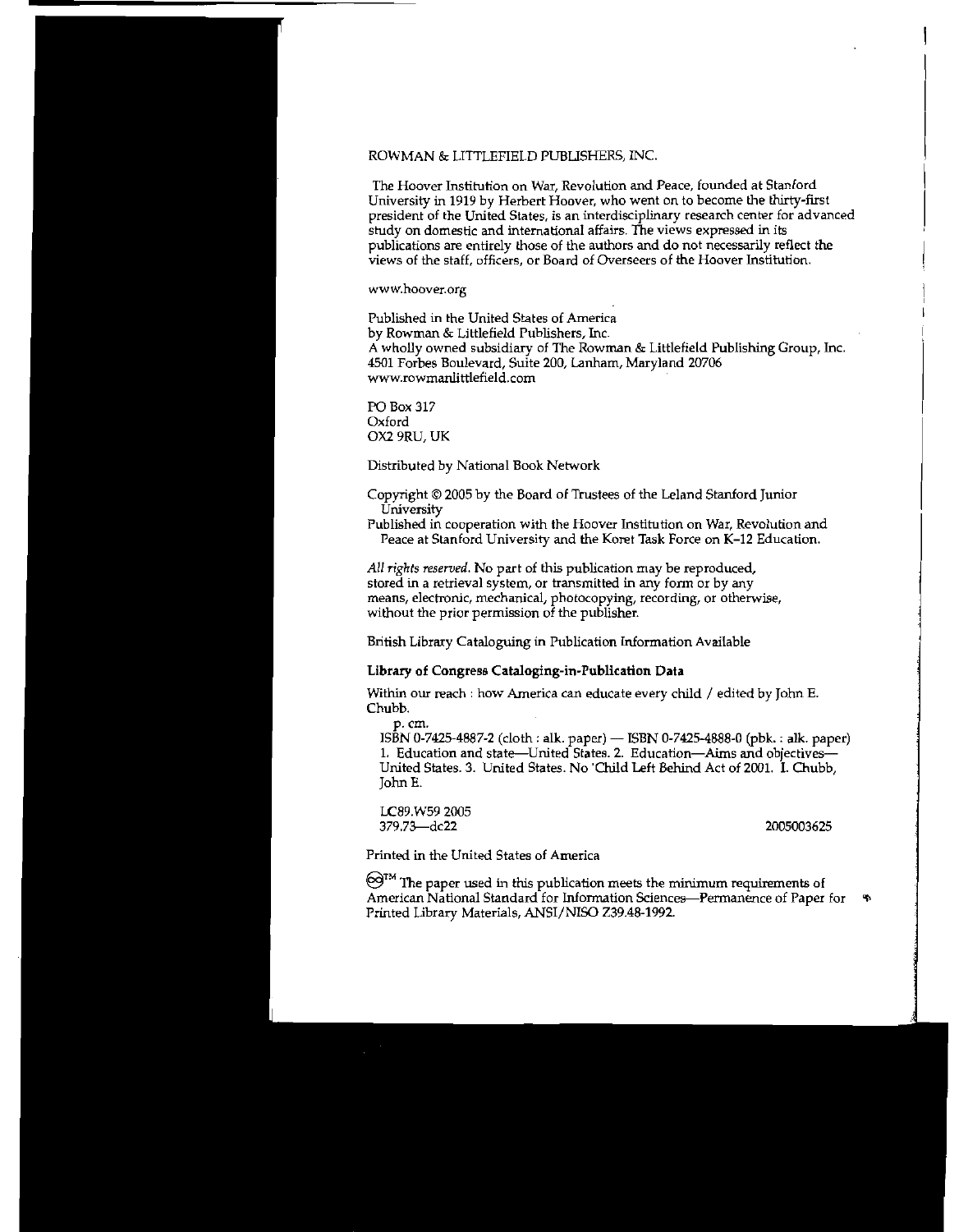## <sup>1</sup>**A Highly Qualified Teacher in <sup>B</sup>Every Classroom**

**1** Terry M. Moe

i

8

**2:'** 

The No Child Left Behind (NCLB) Act is best known as a land-. mark effort by the federal government to hold the public schools accountable for their performance through rigorous standards and tests. But it does much more than that. In a move just as unprecedented as its new accountability system, NCLB requires that all academic courses in every public school be taught by "highly qualified" teachers-and it specifies what "highly qualified" means. For the first time in American history, the federal government is telling the states who can teach in the public schools.

In a culture that prizes local democracy, such a move raises **all** kinds of issues. But judged purely by its goal of improving student achievement, NCLB would appear to be on solid ground in pushing for higher quality teachers. A good deal of research now shows that, among all the factors that policymakers can arguably hope to influence, teacher quality is probably the single most important determinant of how much students learn.<sup>1</sup> This being so, a successful effort to raise teacher quality could have big payoffs in raising the academic achicvemcnt of the nation's children. And more than that, were such a reform to bring high quality teachers to the most disadvantaged districts, as NCLB fully intends, it could help narrow the achievement gaps that have long plagued American education.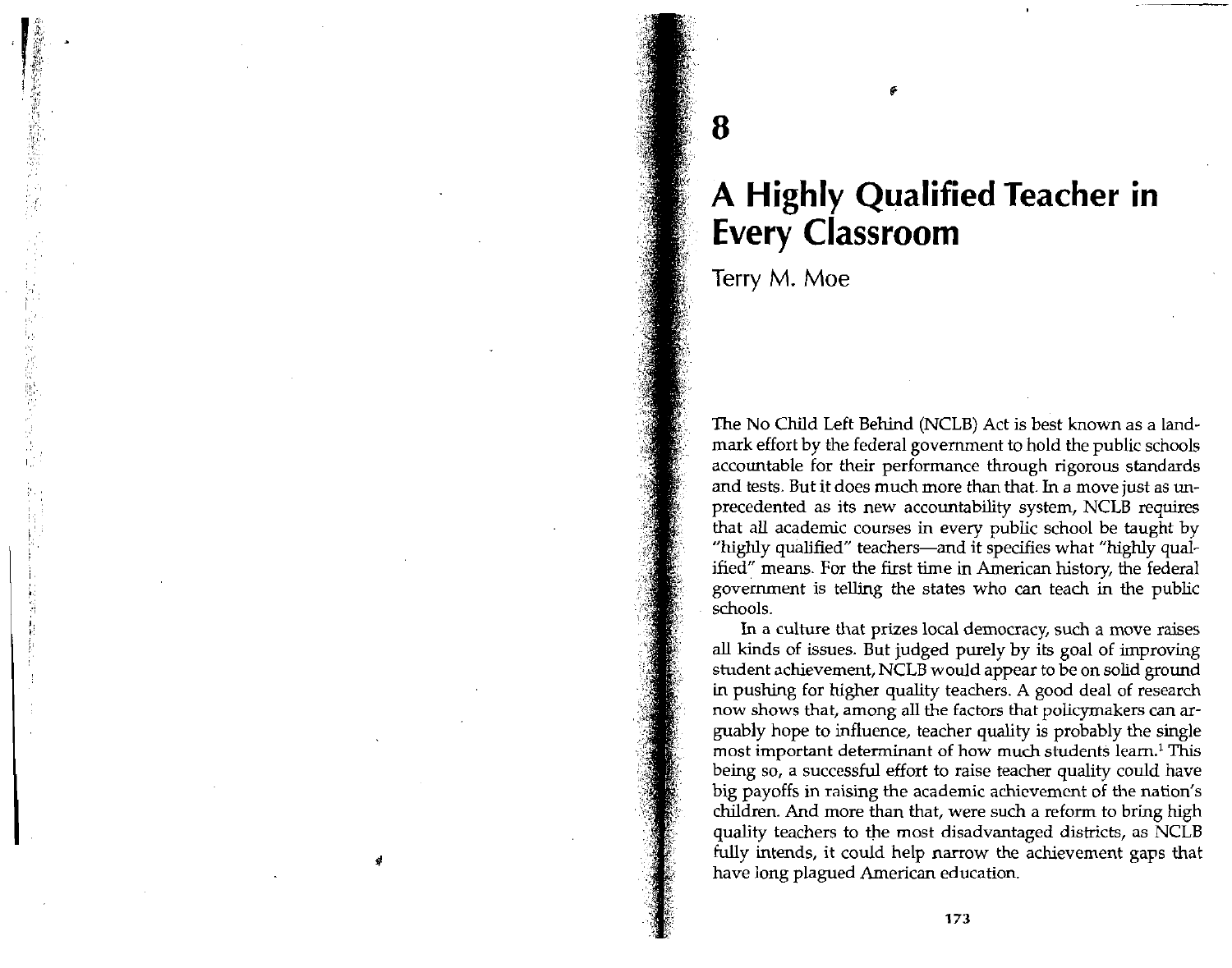Good ideas don't automatically translate into good policy, however, and the question remains whether the requirements written into NCLB will actually work on the ground. Will the states respond by putting teachers into the classroom who are truly well qualified? And will disadvantaged districts come to have teachers who are just as qualified as those in districts that are well off? The answers can't be known with any certainty at this point, but there are good reasons for believing that the actif unmodified-will promote only modest improvements in these respects and fall short of its goals.

In this chapter I explain why this is so and discuss some of the problems involved in NCLB's attempt to mandate better teachers. I go on to suggest some midcourse corrections that, if adopted, may allow the act to achieve its goals more effectively.

## **The Mandate**

NCLB requires that all teachers of core academic subjects be highly qualified by the 2005-2006 school year, and that in programs receiving Title I money (targeted at disadvantaged children) all newly hired teachers of core academic subjects be highly qualified by 2002-2003.<sup>2</sup> Teachers are regarded as highly qualified when they

- have a bachelor's degree from a four-year institution
- have full state certification
- demonstrate competence in the subject matter that they teach.

The requirement of subject-matter competence is the great innovation of this mandate. The states already require certification and bachelor's degrees, but they often do not require demonstrations of substantive competence; when they do, as I discuss later, the demonstrations don't amount to much.<sup>3</sup> NCLB is **an** explicit attempt to get the states to do a better job of assuring that teachers know what they are teaching. Toward this end,

it sets out new rules specifying how teacher competence must be demonstrated:

- New elementary school teachers must demonstrate competence by taking rigorous tests in math, reading, writing, and other components of the elementary curriculum.
- New middle school and high school teachers must demonstrate competence by passing rigorous exams in the subjects they teach, by having undergraduate or graduate degrees in those fields, by earning course credits equivalent to a college major, or by getting an advanced certificate or credential.
- Veteran teachers can demonstrate competence in the same ways that new teachers do. Or they can do it by meeting a "high, objective, uniform state standard of evaluation" (HOUSSE), which the states devise on their own. Whatever specific methods and criteria the states decide to use, their new HOUSSE systems must: be grade-appropriate, be aligned with state academic standards, be developed in consultation with educators, provide objective and coherent information about teacher competence, and be applied uniformly to all teachers in the same subjects and grade levels. HOUSSE systems may also take into consideration (but not be primarily based on) the number of years the teacher has been teaching.<sup>4</sup>

## **Problems of Top-Down Control**

This might seem to be a simple mandate that is well suited to effective implementation by the states. But it actually isn't. Fundamental problems get in the way-problems that could have been anticipated before the legislation was even written.

## Measurability

Teacher quality is difficult to measure. What the architects of NCLB want the states to do, of course, is to fill their classrooms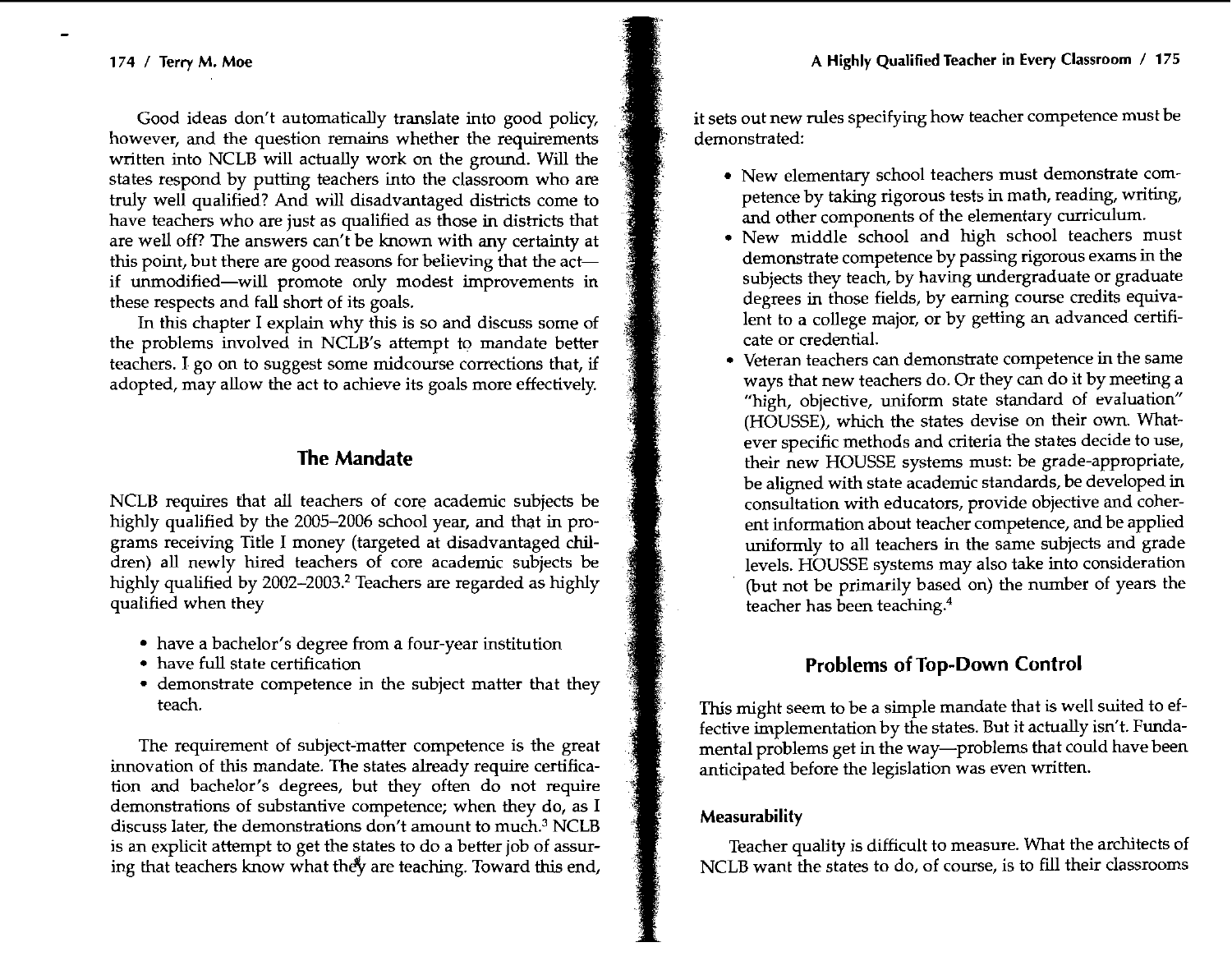with good teachers who can succeed at getting students to learn. But there is no objective method for identifying which people are good teachers and which are not.

One possibility, at least in principle, is that teacher quality be evaluated by reference to student test scores. But achievement tests can measure only part of what students are expected to know; they measure it with error; and their outcomes are influenced by all sorts of other factors-especially the social backgrounds of the kids-that make it difficult to partial out how much learning can be attributed to a given teacher.<sup>5</sup> This approach is also anathema to teachers and their unions, who oppose using test scores to evaluate teacher quality.<sup>6</sup>

A much easier alternative, both practically and politically, is to focus on characteristics of the teachers themselves: whether they are certified, how long they have been teaching, their college majors and degrees, their ability to pass tests of competence, their SAT scores, and the like. These proxies for teacher quality are even more removed from the learning outcomes that good teaching is supposed to produce, and they do an imperfect job of measuring true quality. But they are readily observed, they provide an objective basis for making judgments about qualityand the authors of NCLB really didn't have much choice but to go this route, assuming they wanted to be in the business of telling the states which teachers are good enough to hire. They are in good company, at any rate, because virtually all policymakers, researchers, and educators use these proxies as well.

Some proxies are better than others, though. The standard measure of teacher quality employed by the states is certification, and the fact that almost all teachers are certified is supposed to give Americans confidence that teachers are of high quality. Another standard measure is the advanced college degree: **52** percent of teachers now have at least a master's degree, and these teachers are paid more than those with bachelor's degrees because they are alleged to be of higher quality.7 Academic research has never shown, however, that these teacher characteristics have an appreciable affect on how much students learn.<sup>8</sup> Research does show, on the other hand, that the cognitive abilities (as measured by objective tests) and substantive knowledge

of teachers (as measured by either college majors or by tests) are determinants of student achievement.<sup>9</sup>

Judging by these research-supported proxies, there is reason to worry about the current level of teacher quality in this nation. It is clear, for example, that the people who go into public school teaching are themselves not among the best students, at least on average, and that their cognitive abilities are not what a quality school system requires. On the SAT and ACT tests, the nation's most widely used measures of cognitive ability at the college level, most students who plan to go into teaching are drawn from the lower end of the distribution.1° By contrast, private school teachers--who typically don't have to be certified at allare considerably higher in average cognitive ability. Thirty-three percent of them score in the top quartile on these tests, compared to just **14** percent of those certified to teach in the public schools.<sup>11</sup>

The evidence also suggests that, all too often, public school teachers are not sufficiently competent in the subjects they teach. A reasonable proxy for substantive knowledge is whether teachers have academic majors in the fields they teach, and by this measure there is clearly a problem. Some 78 percent of elementary school teachers do not have an academic major, with most simply majoring in education, where programs typically emphasize pedagogy and other topics that have no demonstrated impact on student performance. Even in secondary schools, the percentage of teachers who don't have majors in the fields they teach is quite high: approximately **50** percent of teachers in English, **53** percent in math, **45** percent in science, and **45** percent in social studies. $12$ 

Of course, some of these teachers without majors may well be competent. Indeed, at the time NCLB was passed, thirty-two states required a test of substantive competence as one of the requirements for certification, and a fair portion of the teachers without majors in their subjects have presumably passed such tests and thereby "demonstrated" competence.<sup>13</sup> But the problem is that these tests, much like the general certification tests that teachers typically take-and that **93** percent currently pass-are often pitched at a very low academic level and are not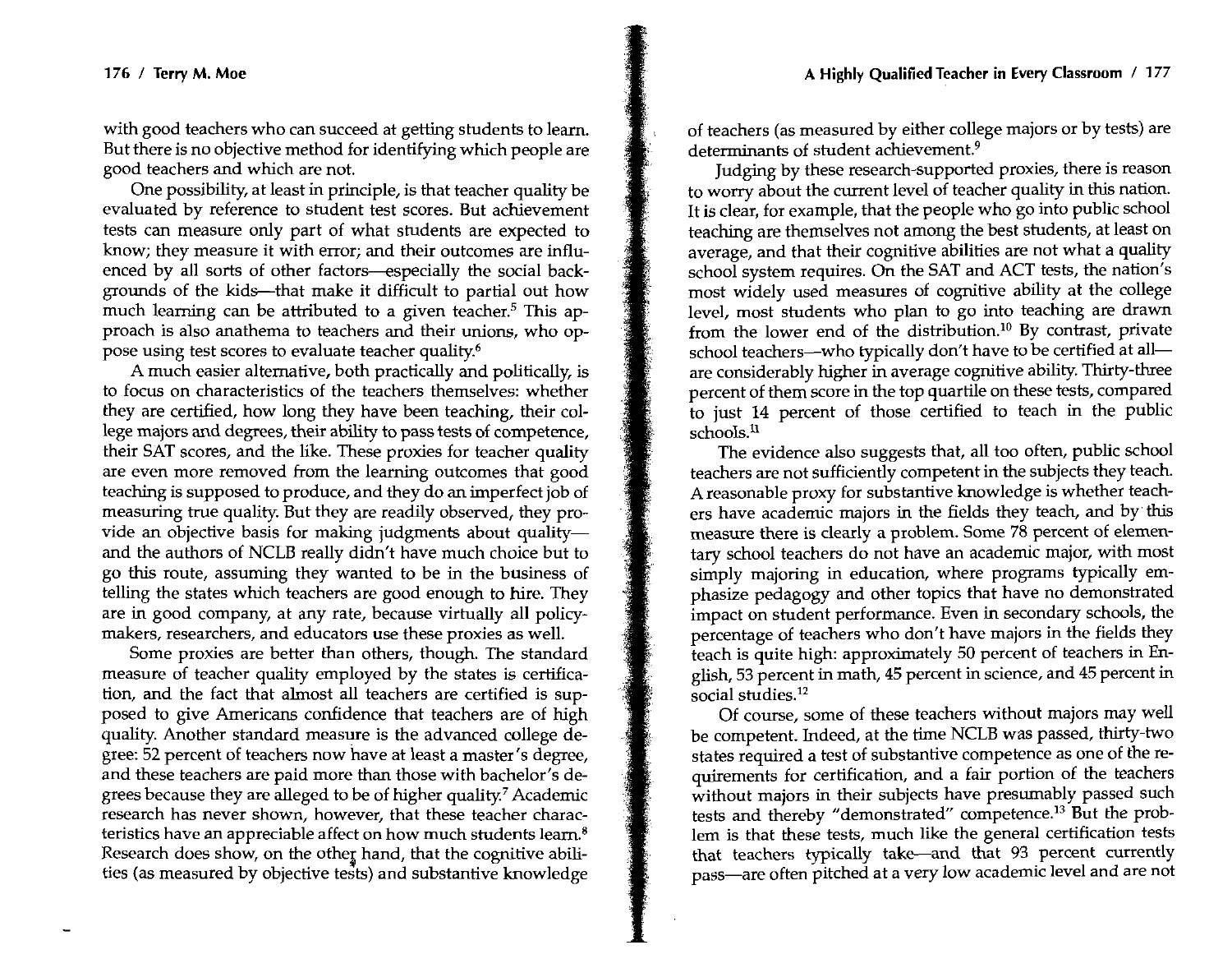rigorous enough to measure true competence. To make matters worse, the passing bar may be set so low that even a poor score on an easy test is sufficient, ensuring that many people who are quite mediocre can make it through and gain certification to teach those subjects, especially after taking the tests multiple times.14 When the tests are rigorous and the passing bars set at a reasonable level, some teachers do miserably. In Philadelphia, for instance, where veteran middle school teachers were recently required to take tests of substantive competence, almost twothirds of the math teachers failed the math test and 53 percent of the science teachers failed the science test.15

A good case can be made, then, that America's teachers are not of sufficiently high quality on average and that NCLB is attacking a problem that is both real and important. We have to recognize, however, that the true quality of the nation's teachers has not been measured with great accuracy and that the depth and breadth of the problem are not well understood. We are judging on the basis of proxies, and the proxies are quite imperfect. Clearly, many teachers without a college major in math can do an excellent job of teaching algebra or geometry. And many who can pass an exam in English or history may be incapable of communicating the material to students or inspiring them to learn. Proxies for good teaching are *not the same* as good teaching. They can give only an approximation-a measure with error-of any given teacher's true quality. And they can give only an approximation of the overall quality of the teaching pool.

NCLB inherits these same problems. Its mandate is an attempt to require high-quality teachers in every classroom. But because it can't require this in concrete terms, it requires it in terms of proxies: teachers must have college majors or be able to pass certain exams. Even if the act is carried out faithfully and effectively by the states, therefore, they won't necessarily be putting good teachers into classrooms. They will be relying on teachers who have college majors or can pass exams, and these people may or may not be good teachers. Presumably, given the research literature, the quality of the entire pool of teachers would increase were these proxies seriously adhered to, and stu-

dent achievement would improve as well. But there will still be many other, unaccounted-for factors that influence whether teachers are really doing a good job, and there will still be plenty of people who meet the formal criteria but are lousy teacherswhich can only limit the achievement gains. And this, sad to say, is pretty much the best-case scenario, for it assumes that the act is faithfully and effectively executed.

#### **Politics**

State policymakers could have designed rigorous tests of teacher competence if they had wanted to years ago, but most states simply didn't do it. They purposely designed tests that were too easy, knowing full well what they were doing. Similarly, they could have required that teachers have an academic major, but most states didn't do that either. Instead, they have largely relied on education schools to determine what teachers ought to know in preparation for jobs in the classroom; and the ed schools, which are firmly in the grip of "progressive" pedagogical ideas (in which learning is child-centered and teachers are "facilitators"), have never regarded the subject matter knowledge of teachers as a top priority.16

Why would state policymakers go this route? Why wouldn't they do whatever it took, on their own, to create systems that produce the highest quality teachers possible? The answers are fundamentally political, and they have a lot to tell us about what we can expect when the states are relied on to implement NCLB.

The states are not lackeys of the federal government, eager to follow its mandates. They are political systems in their own right, governed by elected public officials who are concerned about their own reelection and responsive to powerful groups in their constituencies. When it comes to education policy, the groups that often have the greatest clout with public officials are those with vested interests in public education-notably the teachers unions, but also the education schools and associations of administrators and school boards.

These are precisely the groups whose interests are most threatened by NCLB, including its provisions for highly qualified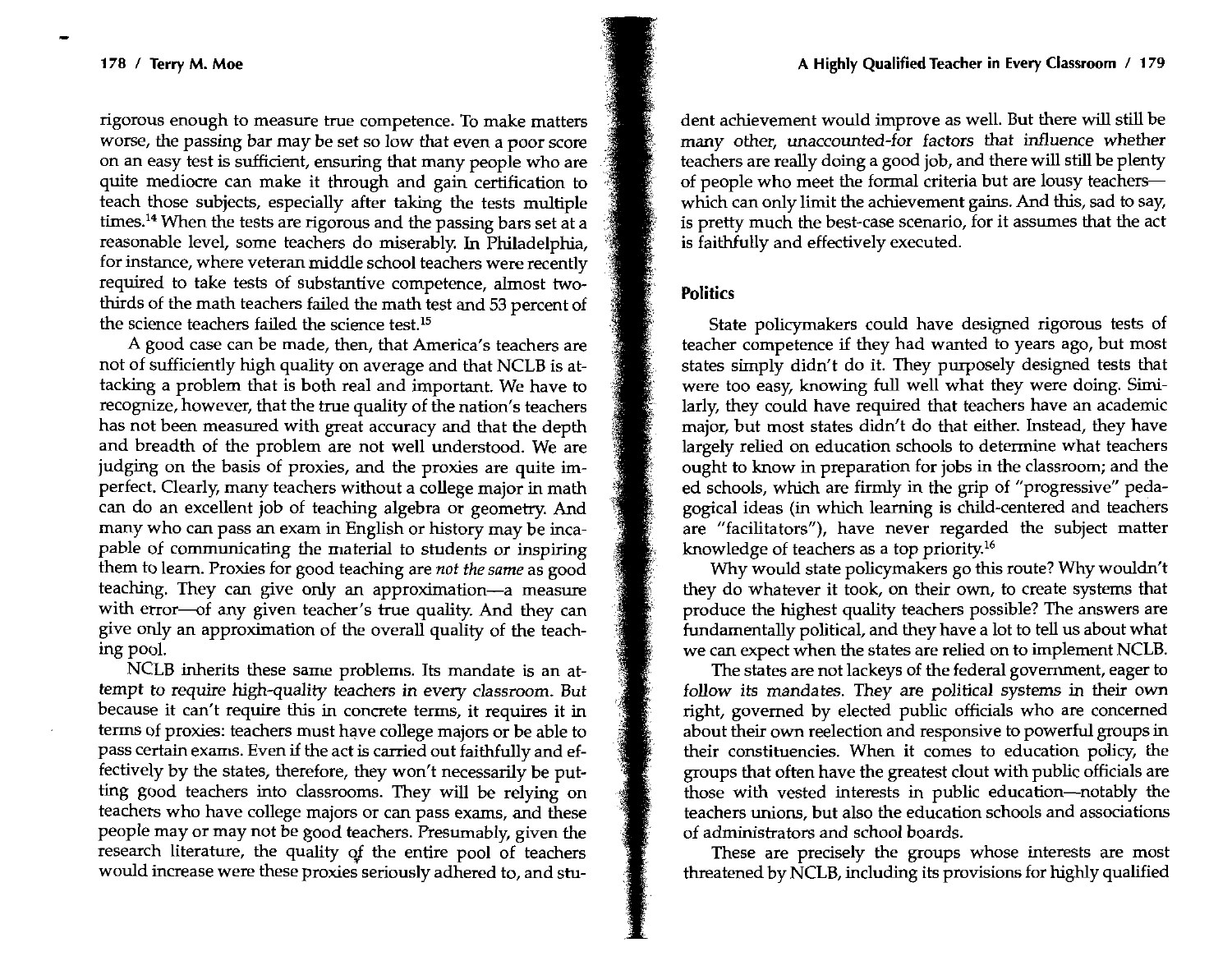teachers. The teachers unions are in the business of protecting member jobs, and they would like to ensure that all of their members are deemed highly qualified-and remain employed. The education schools stay in business by certifying teachers, so they oppose policies by which teachers could become certified without graduating from an ed school, and they oppose rigorous tests that large numbers of their graduates might fail. Administrators and school board members are responsible for finding teachers to fill their classrooms, and they oppose new requirements that make it more difficult to do that, especially when many districts are already complaining of teacher shortages.17

There is also political pressure in support of NCLB, of course, often coming from business groups that favor accountability and want to see the act administered effectively. But these groups have a broad array of political concerns, and they are not nearly as focused on NCLB—or as willing to invest political resources doing battle over it—as the teachers unions and other vested interests are. So at the end of the day, state officials often have political incentives to depart from faithful execution of the mandate, and to resist making major (threatening) changes to established rules and institutions. Because implementation is costly, moreover, they may have financial reasons for holding back as well.

Reformers have two rays of hope, however. The first is that accountability is popular with the electorate at large, and politicians-even many Democrats allied with the education establishment-have incentives to show that they support it. This goes a long way toward explaining why NCLB was adopted in the first place, despite the opposition of powerful education groups, and why so many states have been able to adopt their own accountability systems.<sup>18</sup> The second ray of hope arises from the first. Now that NCLB and many state accountability systems have actually been adopted, the public spotlight on school performance-and thus test scores-may give public officials stronger electoral incentives to put teachers who are truly well qualified in every classroom.

It's all a matter of degree, of course, and the balance of pressures and incentives will vary from state to state. The bottom

line, nonetheless, is that the federal government cannot count on having NCLB implemented faithfully and aggressively by statelevel agents who are fully on board. State officials are products of their own political systems, responsive to political pressures, and to some extent-perhaps a very great extent-likely to resist the kinds of changes NCLB calls for.

Finally, it is important to add that the federal government cannot even count on *itseIf* to push for effective implementation of the law, because its own motivations are sensitive to politics too. The Department of Education, which is in charge of administering NCLB, is the target of heavy political pressures from congressional critics, education groups, and state and local officials to go easy on the states, to grant them flexibility, to put up with delays, and not to apply sanctions (like withholding money) when the states fail to act. These pressures have only intensified since the act's adoption, as important Democratsmany of whom voted for NCLB-have swung back into line with their longtime establishment allies and are now portraying the act as overly burdensome and intrusive.<sup>19</sup> For the department to act aggressively under these circumstances is to invite a firestom, so there is good political reason for them to hold back and be nice.

#### **Information**

If NCLB is to be well implemented, good information is essential. State officials must have sufficient information to do their jobs effectively, assuming this is what they want to do. And because they may *not* want to do it, good information about what state officials are actually doing must be available to the federal government, so that compliance can be monitored and capabilities assessed. Poor information on either count can seriously undermine the prospects for effective implementation. And we have every reason to expect problems on both.<sup>20</sup>

With so much of public education concentrated at the local level, most information is local. State governments require reports from their school districts, especially on how money gets spent and how categorical programs are operated. But this is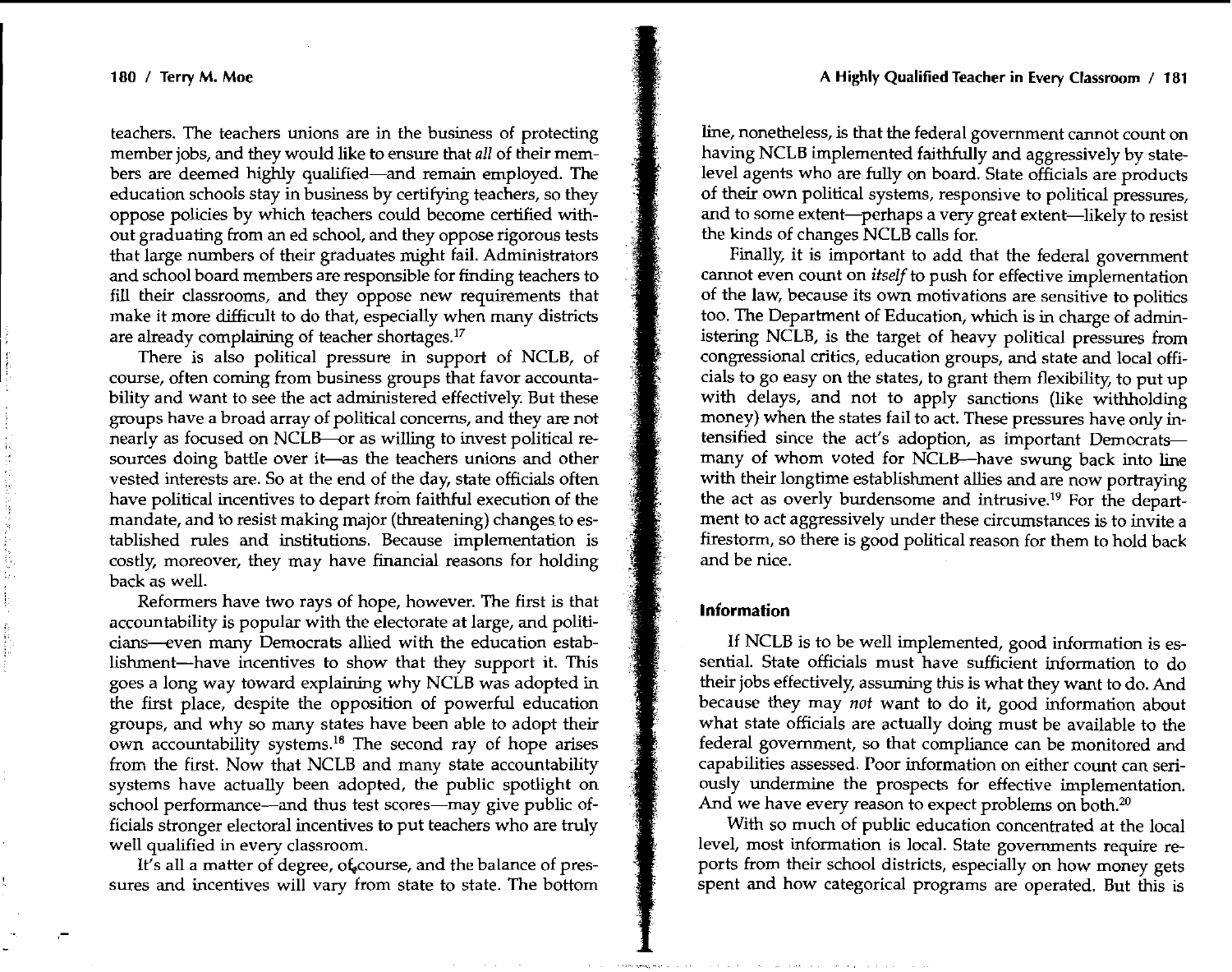only a partial remedy, and most information about schools, students, and teachers remains highly decentralized and unavailable to state officials. It is not even clear, moreover, that the districts are in any position to provide it. Historically, they have been organized to manage schools and educate kids, not to create vast data banks on every aspect of their operations. So even if they wanted to help out, most districts would have limited information to pass on, and different districts would have different types and amounts. There is no comprehensive information system that state officials can tie into, and certainly not one that is uniform across the states. $21$ 

The lack of information clearly hinders their capacity for effective action. How are the states supposed to put a highly qualified teacher in every classroom if they don't even know how many of their current teachers are highly qualified, or which ones? Lacking this kind of basic information, they can't know what kinds of problems they face or what kinds of resources or strategies are most appropriate for solving them. Even if politics were not an issue, therefore, and state officials were purely dedicated to the implementation of NCLB, they would hardly be in a position to do it well.

A second information problem arises because much of what the states actually do in implementing the act--or not--may be difficult or impossible for the Department of Education to observe. It can try to remedy this by requiring detailed reports. But reports are filled with information that the states themselves provide. And not only is the states' information likely to be spotty and unreliable, but they also have incentives to manipulate the information they provide in ways that promote their own self-interest--by giving the impression, for example, that they are trying hard to comply when they are really not. The numbers in a report may have the look of hard, objective data. But they can be also meaningless or misleading. Even if they aren't, the information in reports is just the tip of a very large iceberg and cannot tell the department everything it needs to know.

Because information is likely to be such a large problem for the department, states that want, to resist NCLB's mandates needn't do anything so provocative as refusing to comply with the law. They can give the appearance of acting in good faith, and the department may have no good way of knowing what they are actually doing or how well they are doing it. Moreover, the fact that the states themselves are likely to have poor information means that they can claim that some of what NCLB requires simply isn't possible given current capabilities. In some cases, this may be legitimate. But because the department does not have full access to the states' own information, it can't know whether the states are truly incapable, or to what extent and in what areas, and so will have a hard time judging why the states are not doing an effective job.

As this discussion only begins to suggest, when the information problem is combined with the political problem, the implications for NCLB are troubling. The states have political incentives not to cany out the law faithfully and effectively; but they also have access to key information that the federal govemment does not have, and they can put this asymmetry to use in failing to carry out the law. Information is necessary if the states are to do a good job, but it is also a weapon they can employ to **avoid** doing a good job; and the federal government will have a difficult time doing anything about it-or even telling the difference between the two.

## **The Reality of Top-Down Control**

NCLB went into effect in January 2002, and at this writing has been on the books for almost three years. During this time, all fifty states have been busy responding and reacting to the countless new requirements of the act, including the requirements for teacher quality, and the Department of Education has been busy monitoring them, collecting reports, issuing clarifying regulations, and giving advice. The sheer level of activity has been extraordinarily high. But what really seems to be going on? And how effectively are the teacher-quality provisions of the act being implemented?

This is what Senators Edward Kennedy and Jeff Bingaman were wondering when, in an early attempt to get feedback on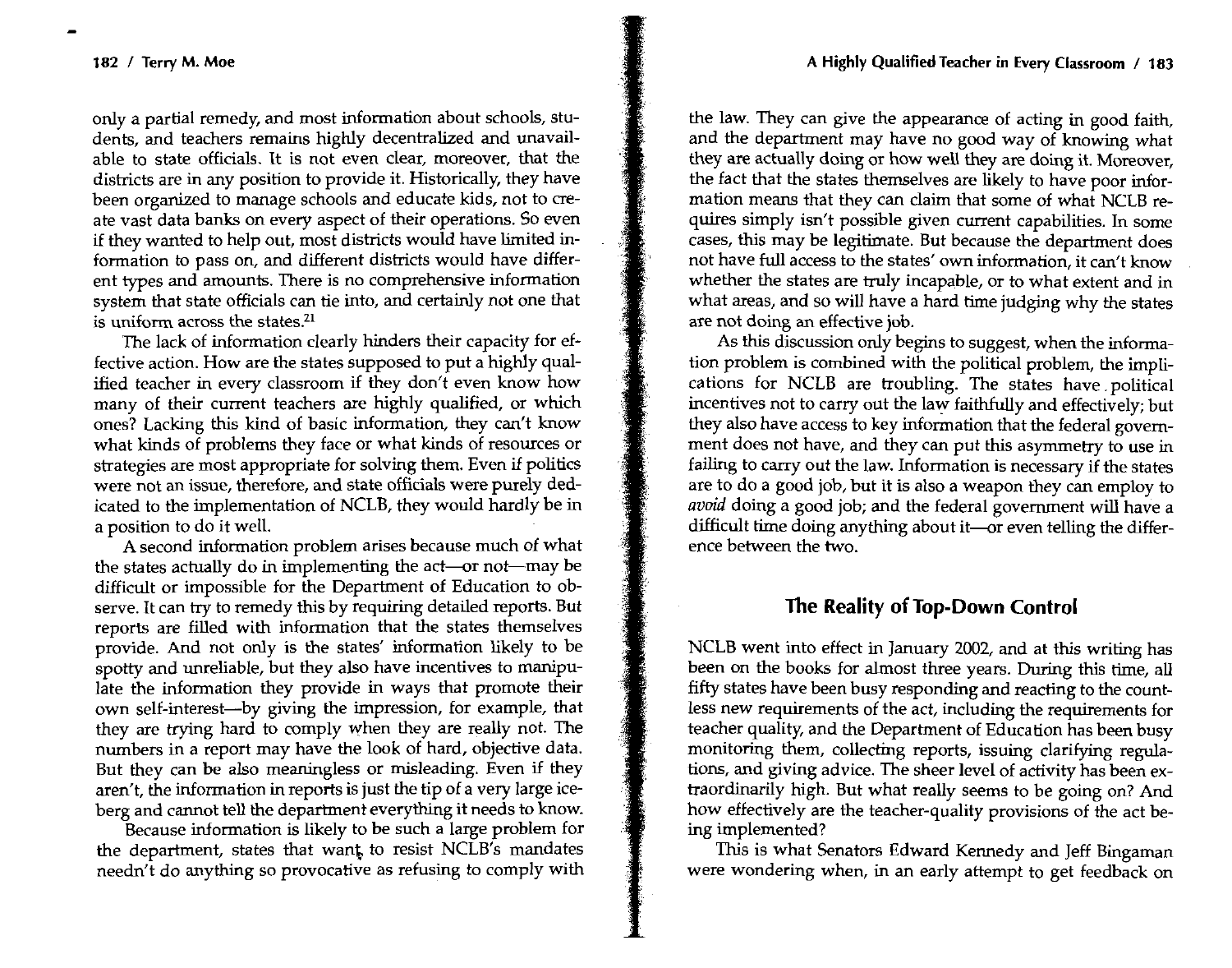implementation, they asked the General Accounting Office (GAO) to conduct a study on what the states were doing to put high quality teachers in the classroom. When the GAO reported back in July 2003, a year and a half after implementation had begun, its lead finding pointed to precisely the sort of information problem that an astute observer should have expected from the outset.

We could not develop reliable data on the number of highly qualified teachers because states did not have the information needed to determine whether all teachers met the criteria. . . . Also, states did not have the information they needed to develop methods to evaluate subject area knowledge of their current teachers. . . . [Additionally] they did not have the data systems that could track teacher qualification by subject, which they needed to determine if a highly qualified teacher taught each core subject.<sup>22</sup>

In other words, the information problem was so severe that the states did not know enough to be able to carry out their jobs. And because the states lacked this information, the GAO itself did not have enough information to figure out what was going on, and how well the goals of the act were being realized. Everyone was basically in the dark.

Afew months after the GAO report appeared, the states were faced with a deadline for filing reports with the Department of Education. In these reports, they were to provide data on the percentage of classrooms (statewide, as well as in low-performing districts) being taught by high-quality teachers. If the GAO is correct, states lack the information to provide accurate figures on these scores. Nonetheless, **all** but seven states submitted their reports as required. Here is an overview of the results:<sup>23</sup>

1. The figures that most states supplied were remarkably upbeat and positive. Thirty-one states claimed that more than 80 percent of their core classes were taught by highly qualified teachers, and twenty of these states put the figure at over 90 percent. Fof Wisconsin, it was 98.6 percent.

- 2. In thirty-one of forty-one states with data on lowperfonning districts, the percentage of classes taught by
- high-quality teachers in these districts was within just 5 percent of the statewide average. And in sixteen of these states, the percentage for low-performing districts was actually greater than or equal to the statewide average.
- 3. The numbers supplied by some states (a distinct minority) were starkly different on both these dimensions. Alaska, for instance, claimed that only 16 percent of its classrooms had high-quality teachers, Alabama put its figure at 35 percent, California at 48 percent. Similarly, some states claimed that their bw-performing districts were well below the state average in having high-quality teachers in the classroom. Maryland reported that its low-performing districts were nearly 20 percent below the average, and California reported a 13 percent difference.

What are we to make of these figures? Are most states really so well stocked with highly qualified teachers that they come close to meeting the NCLB mandate out of the starting blocks? Is Alaska really so bad and Wisconsin so good when it comes to the quality of their teachers? Are teachers in California and Maryland really so inequitably distributed across districts by comparison to other states? And are we really prepared to believe that, in many states, low-performing districts have better teachers in the classroom than other districts do?

The Education Trust, a nonprofit organization dedicated to improving education for disadvantaged children, has been actively monitoring the implementation of NCLB, and it was quick to point out that these figures are not to be believed, and indeed that some have been manipulated to put states in a good light.

Some states appear to have taken the reporting provisions to heart. . . . But others took a different track. Some states simply didn't report any data, citing an inability to gather even this most basic information. And some states seem to have used their discretion in interpreting the law to cross the line that separates fact from fiction, to paint a rosy picture that is simply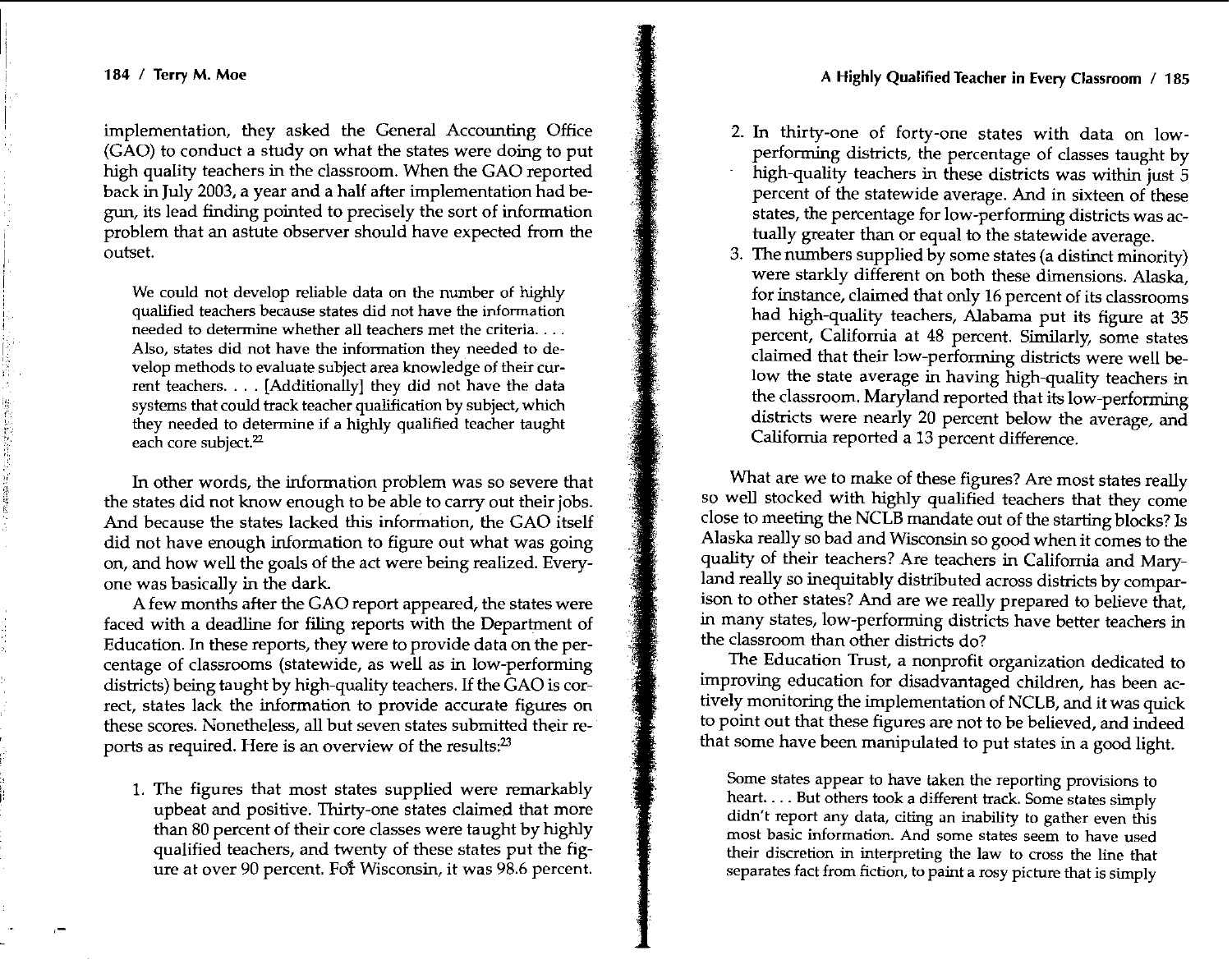at odds with reality. In this last group of states, the numbers reported on September 1 border on farce and veer into tragedy.<sup>24</sup>

The fact is, much of the information provided by state officials is meaningless and can't be taken at face value. In part, this is because the states suffer from major information problems. But even if they didn't, they would still be unable to provide meaningful responses. This is because large percentages of veteran teachers do not have majors in the fields they are teaching or have not passed an exam that NCLB would consider adequate, and they can only be categorized as highly qualified if they meet the HOUSSE standards that the states are supposed to devise for evaluating them.<sup>25</sup> But at the time of the reports, many states had not even formulated these standards, so they couldn't possibly have had any idea how many of their veterans might be qualified. And even in states that had formulated their HOUSSE standards, veteran teachers had yet to be evaluated, and there was no way of knowing how the evaluations would come out. So where did the figures in their reports come from? They were essentially discretionary numbers, and state officials made their own determinations-different in different states-about how to calculate them.

**In** most cases, given the rosy picture that predominates in these reports, the underlying presumption of state officials seems to have been that all veteran teachers are already highly qualified-based on their majors or on existing certification requirements--or that they will eventually be highly qualified, once the new rules and criteria are in place. In other words, there is no indication that state officials expect any veteran teachers to lose their jobs for reasons of competence. This is consistent, of course, with the political pressures they are under from the teachers unions and other education groups, which want to ensure that no one loses a job, that everyone is labeled highly qualified, and that life goes on with as few disruptions as possible.

Grandfathering in all veteran teachers would obviously violate the most fundamental intentions of NCLB. But the opportunities for such grandfathering are,contained within NCLB itself, for its HOUSSE provisions create a loophole big enough to drive three million teachers through. NCLB gives the states a great deal of flexibility in designing their own standards for evaluating veteran teachers, and the states have strong political incentives to use this flexibility to create standards that all veterans can satisfy, even if some portion of them are not knowledgeable enough to be in the classroom.

Since the state reports were submitted, more states have firmed up their HOUSSE standards, and we now have a reasonable picture of what they are doing on this score. The picture isn't a pretty one. As Education Week noted, "States have fashioned wildly different ways of judging whether teachers already in the classroom meet the federal standard, $^{\prime\prime 26}$  so what highly qualified means in one state may have nothing to do with what it means in another state. What most of them have in common, however, is that they put the emphasis on criteria that do not demonstrate substantive competence, but guarantee that veteran teachers will be labeled highly qualified. Depending on the state, teachers can meet the new standards through some combination of teacher experience, classroom evaluations, portfolios, professional development, college coursework, and the states' existing credentialing criteria. Consider the following examples: $27$ 

- In Arkansas, teachers with five years' experience automatically satisfy the standard.
- In California, Florida, Washington, and West Viginia, teachers are classified as highly qualified if they receive satisfactory evaluations of their classroom performance based on observations by supervisors (or submit acceptable portfolios)-the usual way teachers are evaluated anyway. The criteria for these evaluations include the usual laundry list--communication skills, class climate, and the like—and do not put a premium on substantive knowledge.
- In New Hampshire, teachers can meet the standard if they engage in a "self-assessment" with a competent "partner" and put together evidence (via portfolios and the like) showing their supervisors that they have the necessary substantive knowledge.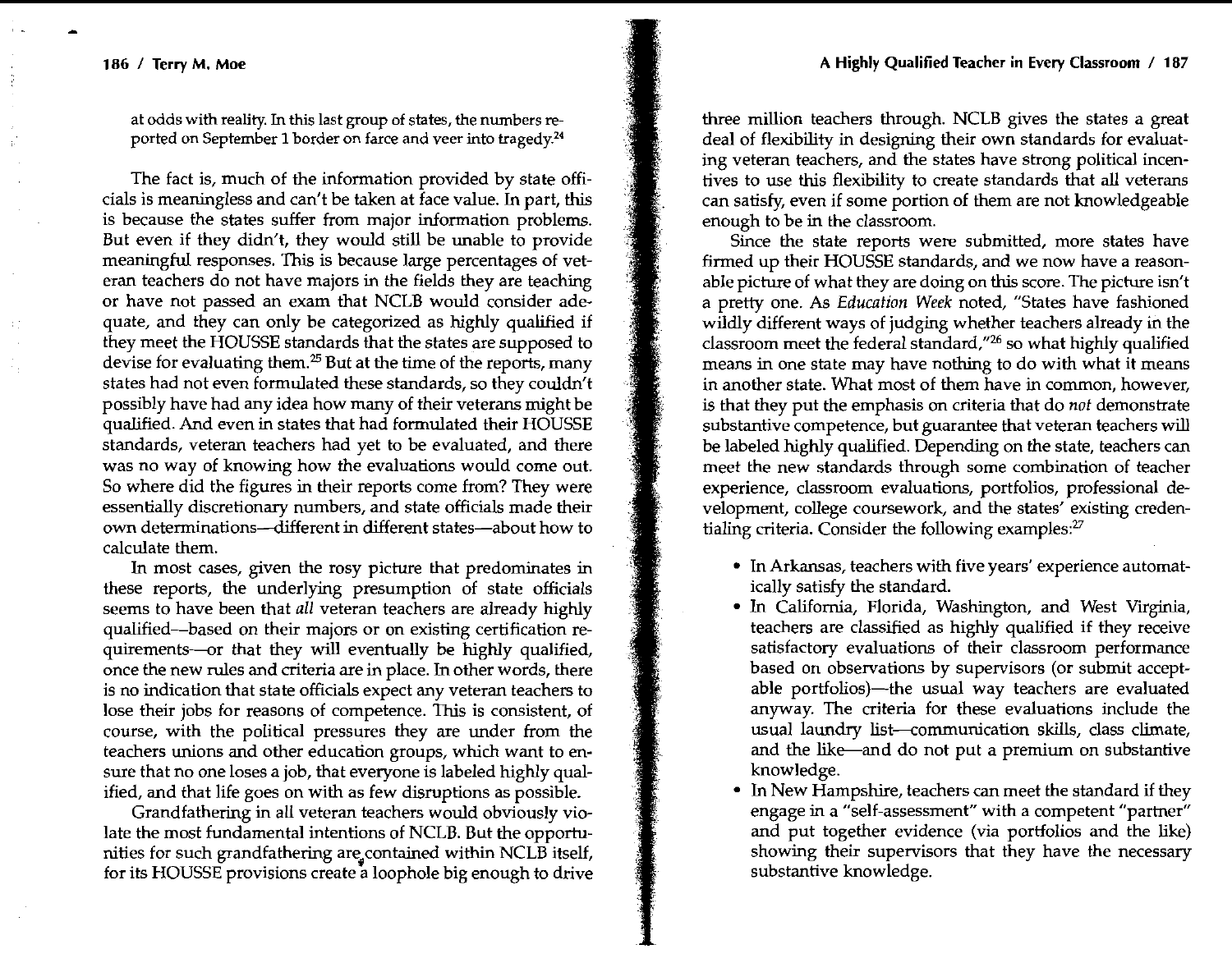- In Ohio and Massachusetts, teachers can become highly qualified by racking up enough hours in professional development activities.
- In Indiana, Montana, Nebraska, South Dakota, and Wisconsin, the existing systems for licensing teachers in the relevant subjects are taken as the HOUSSE standards, which means that all teachers with the appropriate licenses are automatically highly qualified.
- In Alabama, California, New York, Ohio, and a number of other states, HOUSSE standards are met through a system that allocates points for various criteria, such as classroom performance, experience, portfolios, and the like. In most cases, experience counts heavily. In almost **aIl** cases, any teacher can easily accumulate the required number of points. New York, for example, requires 100 points to meet the standard, but it awards 30 points just for a bachelor's degree with a general education component, up to 50 points for experience (10 points a year), and points for professional development and related activities.

As these examples suggest, the problem is pervasive and not confined to a few wayward states. The National Council on Teacher Quality, a reform group that seeks to promote better teaching, carried out an in-depth study of the HOUSSE standards of twenty randomly selected states and gave each state a grade based upon how well their standards met even the most basic NCLB criteria-for example, that the standards provide rigorous, objective evidence of teacher knowledge and help identify teachers who are not competent. Only Illinois received an A. The vast majority of states received a C, D, or F, yielding an average grade of D+ across all twenty states. The situation the report describes is a sorry one indeed.

States getting low marks appear unwilling to address a problem that plagues the nation as a whole and seem to believe that "business as usual" **1s** an appropriate response. States have also proved wildly inventive at coming up with an array of activities that are supposed indicators of teaching subject matter

knowledge, but which can at best be said to bear only slight relation to such knowledge.<sup>28</sup>

The HOUSSE provisions are perhaps the most critical component of NCLB's implementation because they determine whether the three million teachers who currently occupy the nation's public school classrooms will be held to a high standard of substantive knowledge. With the states using the HOUSSE provisions as a loophole to safeguard jobs, however, even the most incompetent teachers will remain **m** the system for years to come, many of them for decades, and NCLB's goal of upgrading the teaching force will be seriously compromised. For the foreseeable future, the act cannot succeed if the states insist on a charade in which every veteran teacher is highly qualified.

In the longer term, though, there are grounds for hope m the requirements NCLB sets out for *new* teachers. People who want to enter the teaching force must have college majors in the subjects they teach or be able to pass rigorous tests that demonstrate their substantive knowledge. For now these requirements are not as critical as the HOUSSE requirements because they apply to a much smaller number of people. But over time these (formerly) new teachers will constitute an increasing proportion of the teaching pool, and eventually they will make up all of it. So if the NCLB standards for new recruits are truly rigorous and effectively imposed—and if we are willing to wait long enough the average quality of U.S. teachers could well be raised in significant fashion, as the act intends.

But are the standards for new teachers being designed and implemented in ways that would generate a future surge **m**  quality? There is a good deal of confusion about what the states are doing on this score. The Education Commission of the States, which keeps a running tally of state activities related to NCLB, says that forty-three states have authorized tests for new elementary teachers, that four appear to be in the process of doing so, and that four are not. On the surface, these numbers seem promising-although there is no justification, after two years, for not getting 100 percent compliance. Yet the numbers on what the states are doing with regard to subject matter tests, which are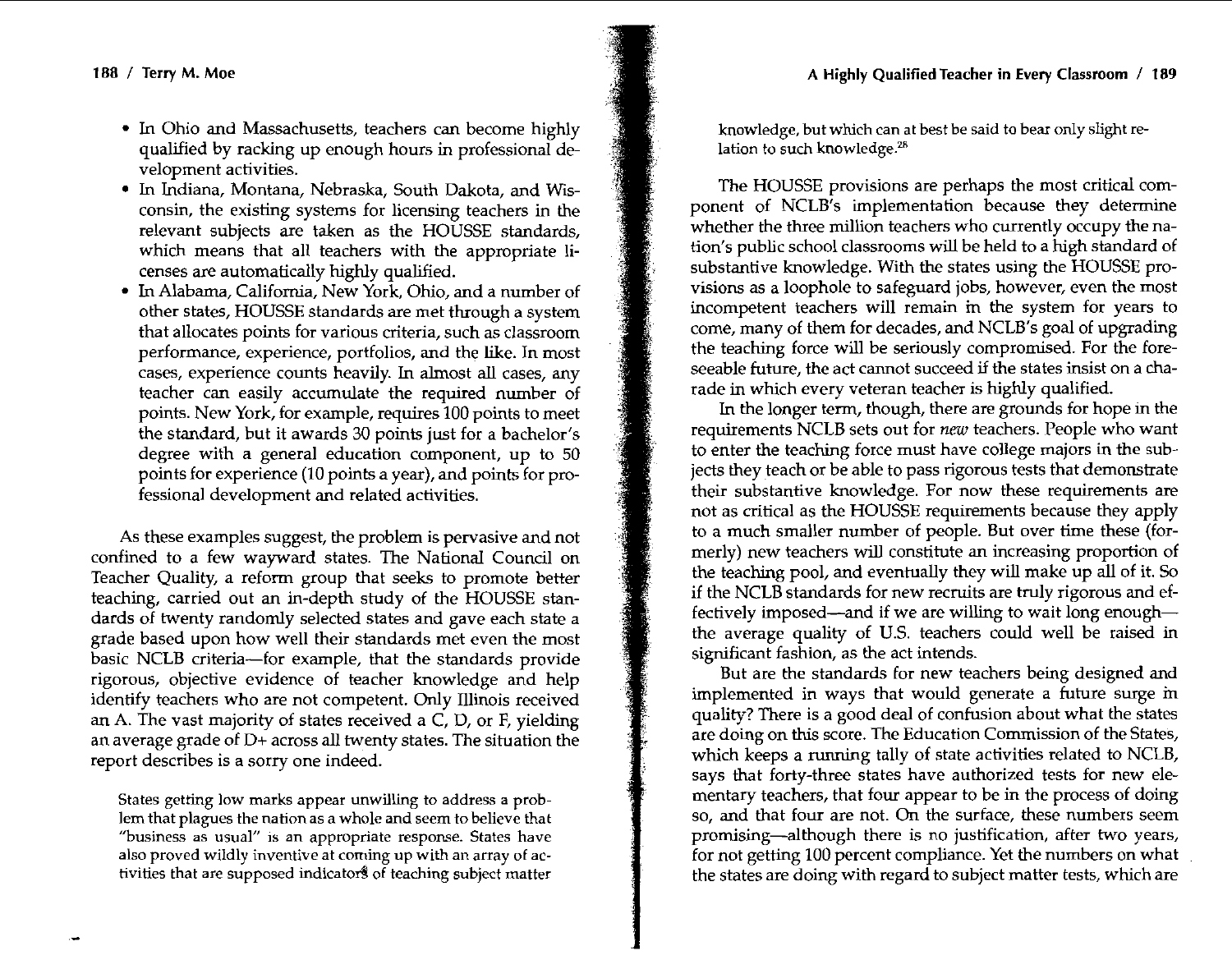especially relevant for middle and high school teachers, are not even promising on the surface: only eleven have authorized such tests, thirty-eight appear to be in the process of doing so, and two aren't. $^{29}$ 

What do these numbers really mean? In the first place, they don't mean that the states actually have real tests in place and are using them—only that they have authorized such tests. The numbers also don't indicate whether the states are developing new tests specifically for NCLB or just using tests that they have used in the past; indeed, as I pointed out in the HOUSSE analysis above, a number of states are just using their preexisting tests. More important, though, the numbers say nothing about the content of the tests or the level of performance required to get a passing score—and thus say nothing about whether the tests are well suited for ensuring that prospective teachers actually know their subject matter. There is good reason, given the states' past experiences with the design and adoption of tests, to worry that these new tests and passing bars will not in fact be rigorous and that they will fall short of NCLB's goals. There are political pressures from the education community to make these tests easy to pass, and there is no reason to think that state officials are suddenly going to require rigorous tests that large numbers of prospective teachers fail.

There are clearly some serious problems, then, with the way the act is being implemented by the states. It is the Department of Education's job to deal with these problems and to see that NCLB is implemented as effectively as possible. This is a difficult challenge, and many of the difficulties-which are due to the design of the act and to the vicissitudes of top-down control-have been thrust on the department from without and are obviously not its fault. Even so, the department has fallen short in certain respects.<sup>30</sup>

First, it has been slow in issuing clarifying regulations and other sorts of guidance. This is important, because NCLB is not sufficiently detailed for the states to know exactly what is expected of them. The states were already supposed to have put a highly qualified teacher in every Title 1 classroom by the fall of 2002—and the department didn't even issue its "final" clarifying regulations until November 2002, after the deadline had come and gone.<sup>31</sup>

Second, the department has not been proactive enough in dealing with data problems. It was obvious from the outset that the states didn't have the data systems to be able to file meaningful reports on their percentages of highly qualified teachersand it certainly became apparent once the process was underway. Why allow them to file figures that are totally meaningless? At the very least, states could have been provided with clear guidelines as to how highly qualified teachers were to be identified and counted, and all states could have filed figures that had the same meaning. The fact that HOUSSE standards were not in place, and that veteran teachers could not be fully evaluated, should have been dealt with openly and clearly, so that all states could follow the same game plan in making their counts. As the Education Trust put it:32

The federal government has a critical responsibility to serve as more than just a conduit for state-reported data of dubious value. It needs to provide clear guidance on what is required. It also needs to insist that the data meet basic standards of validity and reliability, and show a good-faith compliance with the letter and clear intent of the law. If states are unwilling to comply, the Department must take action. So far, the Department has simply refused to do so.

Third, the department has allowed states to eviscerate NCLB's requirements for highly qualified teachers by letting them adopt HOUSSE standards that make a mockery of the act's intentions and are even in clear violation of the wording of the law. The law requires that the HOUSSE standards be objective; but as we have seen, in many states they are not—they are based on subjective assessments of classroom performance, for example, or portfolios. The law says that the purpose of HOUSSE standards is to demonstrate subject matter competence, yet in most states a teacher can satisfy the adopted standards without demonstrating competence at all. And the law clearly does not want HOUSSE standards to put heavy emphasis on mere experience in the classroom, but in many states experience counts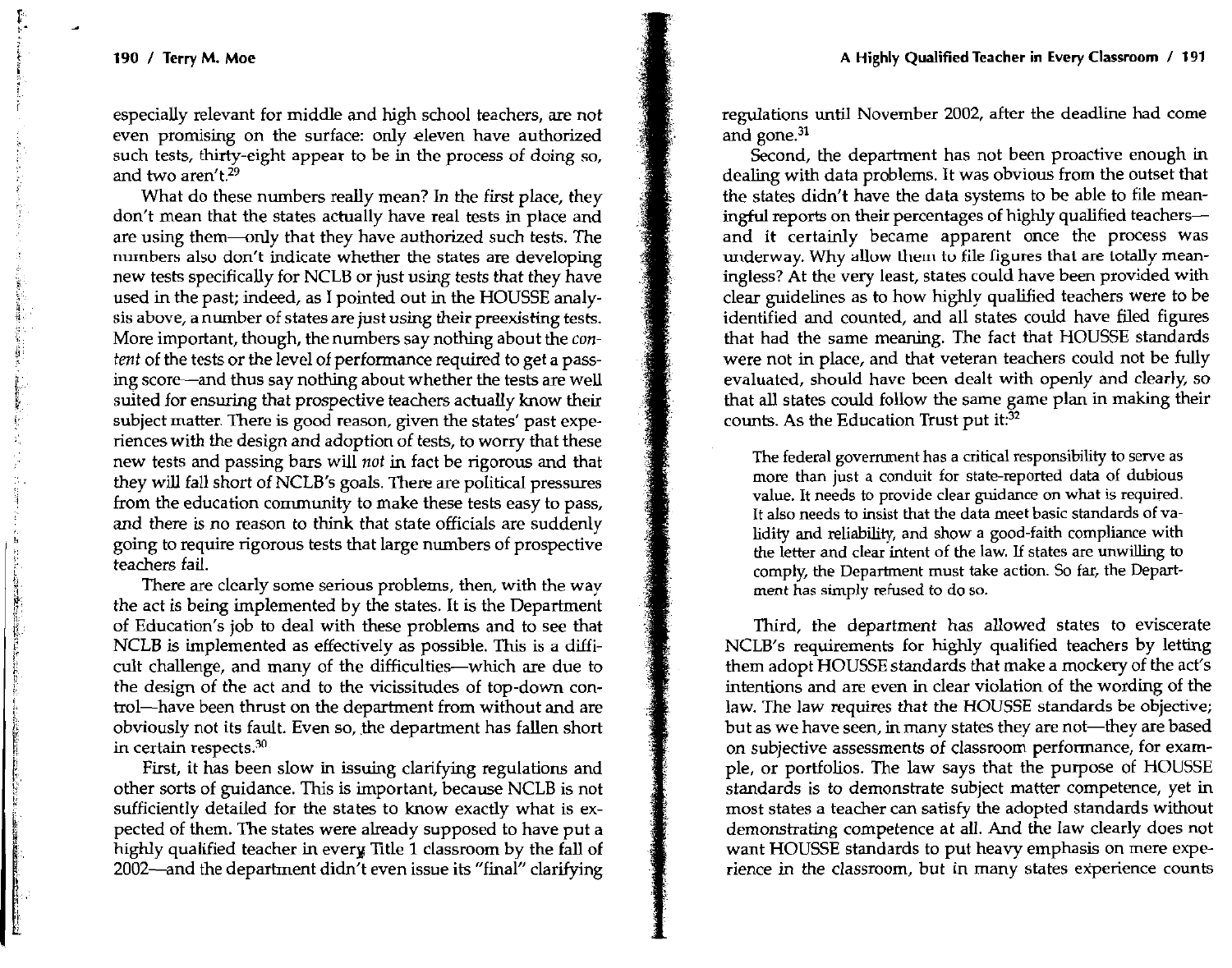very heavily indeed, often 50 percent and sometimes more. The department could have stepped in, told states clearly and forcefully that such approaches were unacceptable, and *required*  HOUSSE standards that really do demonstrate substantive competence. But instead it allowed the states to go their own ways.

Fourth, the department has done much the same when it comes to testing new teachers. There is no indication thus far that the department is in the business of evaluating state tests to determine if they are sufficiently rigorous or their passing bars sufficiently high. At this point, the mere fact that states *have* tests of substantive competence (or even just authorized them), and that teachers are required to take them, appears to be taken as prima facie evidence that they are on their way toward meeting the provisions of the act.

No one outside the department can know for sure why it has been so tolerant of state departures from the act's intent. But one factor is surely that the department, like the states, is subject to political pressure and sensitive to political hostility and criticism-and thus has good reason to resist imposing requirements on states that they don't want to meet. This doesn't explain why the department was slow in providing guidance or why it wasn't more proactive in regard to the collection and presentation of data. These may have been administrative failures that can be corrected. But the political incentives, and the deference to the states that goes along with them, are more serious. Politics is here to stay, and it seems to be preventing the department from taking the kind of leadership role that is necessary if the act is to be implemented effectively.

### **Recommendations**

In two annual reports on what it calls the "highly qualified teachers challenge," the department outlines its own ideas on where reforms under NCLB ought to be headed. These ideas are genuinely impressive. The department is deeply critical of how the states have traditionally certified, tested, and prepared their teachers; it recognizes that the states are under political pressure from established education groups to keep doing things as they always have; and it does not expect reform to come easily. It also has a vision, a "new model" of how certification, testing, and teacher preparation might be reconstituted. And it has a plan for how to get there.<sup>33</sup>

The new model would allow teachers to get certified without graduating from an education school, thus breaking the ed school monopoly. Teachers could get certified by having the relevant college majors or passing challenging tests with sufficiently high scores. The states might have additional requirements, such as streamlined training programs or on-the-job mentoring, but the bureaucratic hurdles would be kept to a minimum. The idea is to maintain high standards but to radically reduce the current barriers to entry that now discourage many talented people from getting into the field.

The department's plan for getting states to move toward the new model turns on the not-coincidental fact that NCLB and its surrounding regulations do not *say* what the requirements for full certification are. The idea is that the states will find it difficult, given the size and quality of the current pool of candidates, to fulfill the NCLB mandate of a highly qualified teacher in every classroom-and will thus have incentives to take new approaches to certification that solve the problem. The states will have incentives, in other words, to *use* the flexibility built into the law to circumvent the education schools, to reduce bureaucratic hurdles, and to embrace something akin to the new model. **As** the department puts it:

States have flexibility, then, to use this opportunity to think anew about their certification systems, and to consider major revisions to existing systems. If states want to, they can dramatically streamline their processes and create alternative routes to full state certification that target talented people who would be turned off by traditional preparation and certification programs. In other words, NCLB gives the green light to states that want to lower barriers to the teaching profession.%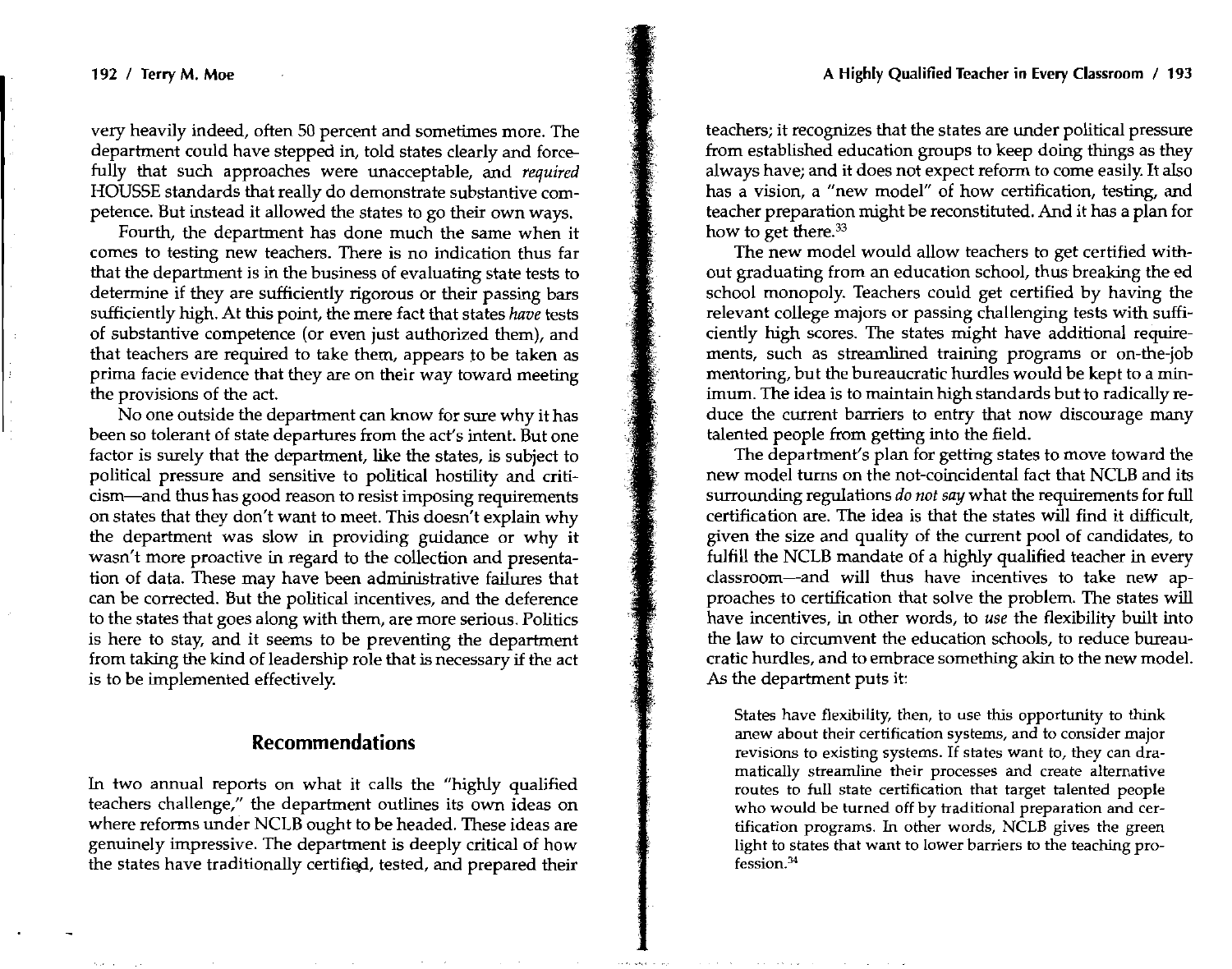The model the department is proposing here has also been proposed by others—notably Hess, $35$  who has developed the ideas in some detail—and it does indeed represent a major improvement over the model that now prevails in the states. But the department is probably wrong in thinking that the states will use their flexibility to move toward the new model on their own. The existing model is not well entrenched by accident. It is protected by powerful interests, and state officials have strong political reasons for not using the flexibility built into NCLB to pursue serious reform. Moreover, the department has so far taken an indulgent approach toward the states in its enforcement of the act, and as a result the states are not going to find it difficult to put a teacher who is nominally qualified in every classroom. Almost any teacher who is alive and kicking will meet the standards.

What can be done, then, to get the states to fill their classrooms with teachers who really are highly qualified—and more generally, to get states to adopt reforms that conform in broad outline to the new model? If we assume, in all practicality, that the basic top-down framework of NCLB is going to be kept, the issue is one of how it can be modified so that the underlying intentions of the act canbe realized more effectively. Here are some modifications that seem reasonable, given the goals of the act and the problems that need to be addressed.

- 1. Teachers should only be regarded as highly qualified if they have a bachelor's degree and meet one of the following criteria: they have a college major in their teaching field, they can pass rigorous tests of substantive competence in that field, or their ability to raise student performance on high-stakes tests can be demonstrated in the classroom through a statistically sound, value-added methodology.
- **2.** The HOUSSE provisions of the current act should be dropped. If veteran teachers are unable to meet the above standards, no other "qualifications"-such as classroom experience, satisfactory course evaluations, professional development-should be allowed to serve as substitutes.

These teachers should simply not be allowed to teach the corresponding subjects-or to teach at all, as the case may be.

- **3.** Any teacher who is highly qualified by the above standards should automatically be granted certification. This means, among other things, that graduation from an education school should not be necessary for certification.
- 4. Tests of substantive competence must be truly rigorous and demanding, examine the proper content, and set the passing bar at a level that represents mastery of the material. To ensure as much, there should be an external assessment of all state tests. The department, for example, might set up an independent body of experts (from **uni**versities, say) who are equipped to do the job. **Or** the states could use tests developed by certain private organizations, such as the American Board for Certification of Teacher Excellence, that in the department's view have met these high standards.
- 5. Funding, expertise, and guidance should be provided to the states in an aggressive effort to help them develop the kinds of data systems required to implement the act effectively. To some extent, these systems need to be uniform from state to state, so that all are collecting, using, and reporting the same information.

Again, these proposals assume that the top-down approach of  $NCLB$  is to be retained, and that the challenge is to modify its rules so that the federal government's goal of high-quality teaching-and establishing the new model-can be more effectively pursued. This is not to say, however, that the top-down ap proach itself is the best way to go in the grander scheme of **things.**  After all, no central authority in the Silicon Valley dictates to technology firms exactly how they ought to be organized or whom they ought to be hiring, yet they manage—on their own—to be extraordinarily successful and productive, often by following very different organizational paths. The explanation for their success is that they operate in a highly competitive environment, which gives the leaders of each firm strong incentives to hire the very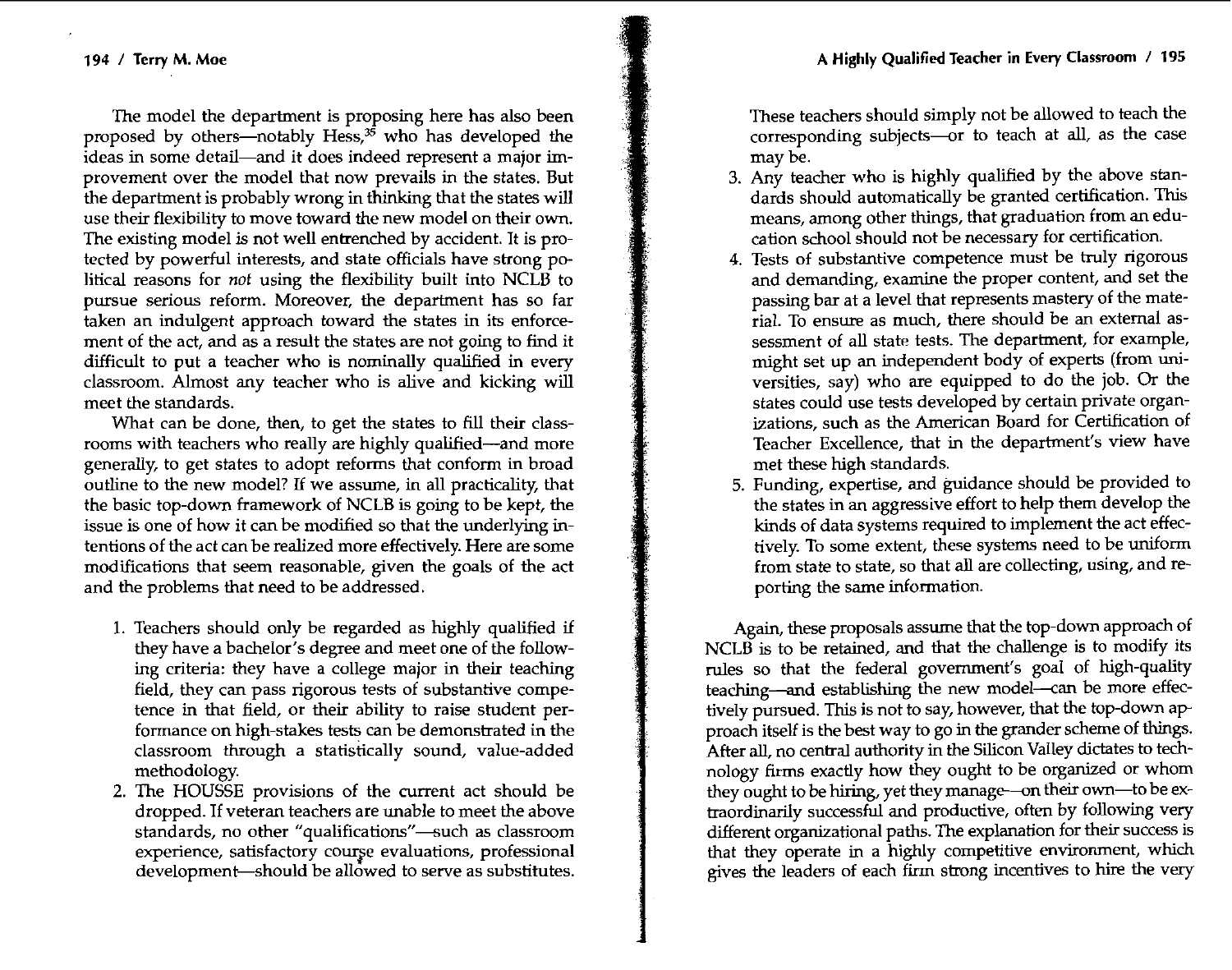!

best employees, to weed out employees who don't perform, and in general to organize as efficiently as possible. Indeed, if any central authority tried to force them into a single organizational mold, they would be far less productive.

The same sort of logic applies to the public schools. If they were highly competitive--due, let's say, to a major expansion of charter schools and vouchers—then their leaders would have strong incentives to hire competent teachers and organize efficiently on their own, and any top-down effort by the federal government to force them to hire and organize in particular ways would tend to undermine rather than enhance their per-<br>formance. In the long run, then, the best prescription for getting high-quality teachers and high performing schools is not to figure out a better set of rules for controlling the schools from above, but rather to move toward a more competitive system that gets the incentives right and relies on lower-level officials to make their own decisions based on their own needs, judgments, and specific situations.

As Keynes so appropriately remarked, however, in the long run we are all dead. We live in the short run, and for the foreseeable future the school system is not going to be competitive and the incentives are not going to be right. This being so, the federal government cannot decentralize decisions to the state and local levels-by letting them make their own HOUSSE standards, for example—and assume that the desired, performance<sup>f</sup>enhancing decisions will be made. They won't. The poor performance of states and districts over the last few decades, and the political pressures that reinforce it, already demonstrate as much. Under these conditions, some measure of top-down control makes good sense—and a modification of NCLB, along the lines set out here, seems a reasonable way to move forward.

#### **Notes**

1. William Sanders and J. Rivers, *Research Project Report: Cumulative*  and Residual Effects of Teachers on Future Student Academic Achievement (Knoxville: University of Tennessee, Value Added Research **and** Assessment Center, 1996). S. P. Wright, S. P. Horn, and William L. Sanders, "Teacher and Classroom Context Effects on Student Achievement: Implications for Teacher Evaluation," *lournal of Personnel Evaluation in Ed*ucation 11 (1997): 57-67. Steven Rivkin, Eric Hanushek, and J. Kain, "Teachers, Schools, and Academic Achievement," (Cambridge, Mass.: National Bureau of Economic Research, 1998), Working Paper No. 6691. Dan D. Goldhaber, Dominic J. Brewer, **and** D. J. Anderson, **"A**  Three Way Error Components Analysis of Educational Productivity," *Educational Economics* 7(3) (1999): 199-208.

2. Core academic subjects include English, reading or language arts, math, science, foreign language, civics and government, economics, **arts,** history, and geography. The act can be read in its entirety on the U.S. Department of Education's web site at www.ed.gov/policy/landing.jhtml?src=rt (accessed September 2004). For a nontechnical discussion of the act and its requirements for high-quality teachers, see Twanna LaTrice Hill, "No Child Left Behind Policy Brief: Teacher Quality," (Denver, Colo.: Education Commission of the States, 2002).

3. Ibid. See also U.S. Department of Education, "Meeting the Highly Qualified Teachers Challenge: The Secretary's Annual Report on Teacher Quality" (Washington, D.C., 2002).

4. The act also has provisions that, among other things, require "high quality professional development" and outline the conditions under which individuals who are not fully certified-but who are in the process of becoming certified and meeting the standards of substantive competence-can teach. I will not focus on these aspects of the act here.

5. Eric A. Hanushek and Margaret E. Raymond, "Lessons about the Design of State Accountability Systems," in *No Child Left Behind? The Politics and Practice of School Accountability,* eds. Paul E. Peterson and Martin R. West (Washington, D.C.: Brookings Institution, 2003).

6. "NEA 2001-2002 Resolutions," National Education Association (2002), at www.nea.org.

7. U.S. Department of Education 2002.

8. Dan D. Goldhaber and Dominic J. Brewer, "Does Teacher Certification Matter? High School Certification Status and Student Achievement," *Educational Evaluation and Policy Analysis* **22** (2000): 12945. Kate Walsh, "Teacher Certification Reconsidered" (Baltimore, Md.: Abell Foundation, 2001).

9. Eric A. Hanushek, "Teacher Characteristics and Gains in Student Achievement: Estimation Using Micro Data," *American Economic Review*  61 (2) (1971): 280–88. Eric A. Hanuushek, "Throwing Money at Schools,"